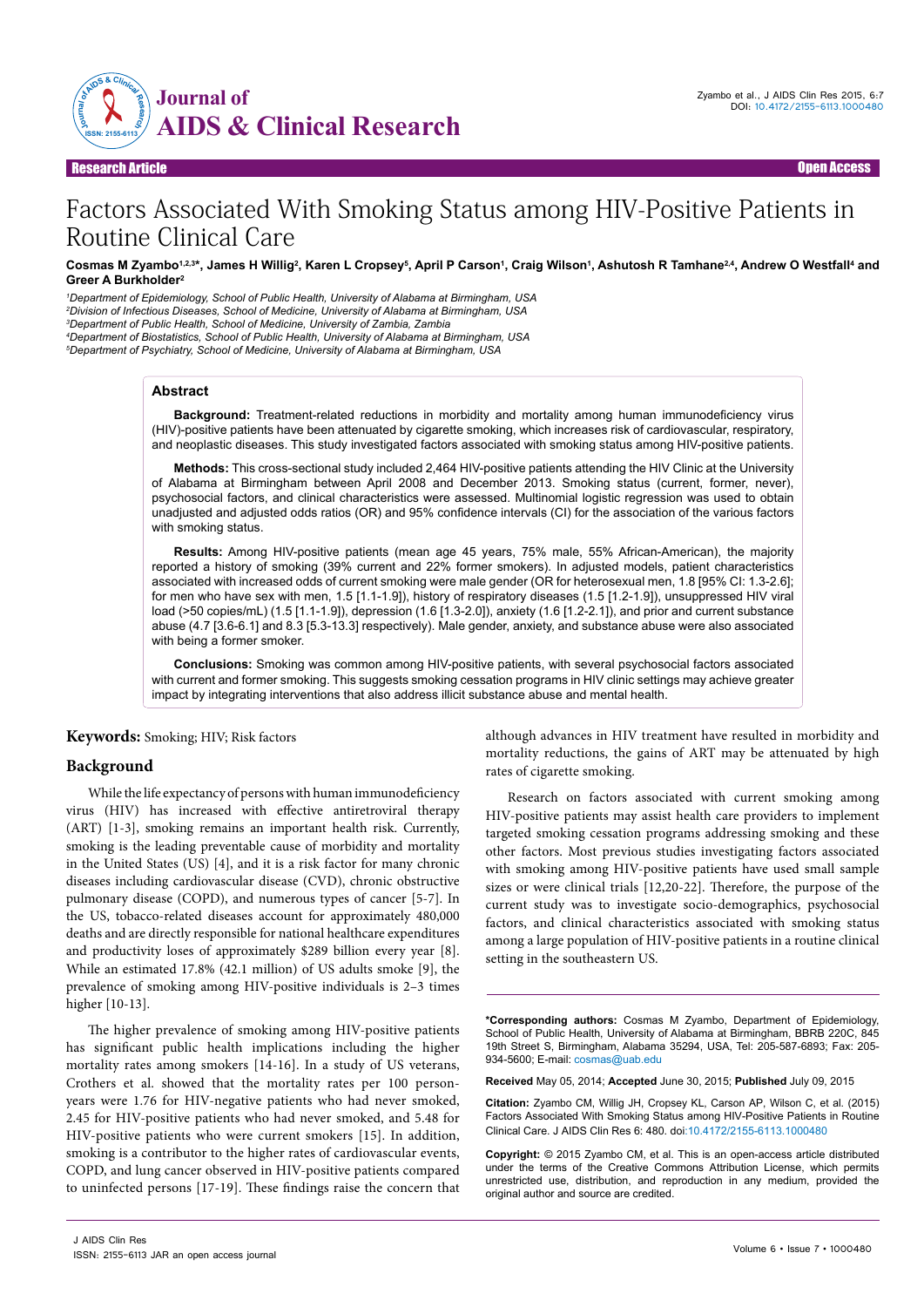**Citation:** Zyambo CM, Willig JH, Cropsey KL, Carson AP, Wilson C, et al. (2015) Factors Associated With Smoking Status among HIV-Positive Patients in Routine Clinical Care. J AIDS Clin Res 6: 480. doi:10.4172/2155-6113.1000480

# **Methods**

## **Study setting**

This cross-sectional study was conducted using data from the University of Alabama at Birmingham (UAB) 1917 HIV Clinic Cohort protocol, which has prospectively collected detailed socio-demographic, psychosocial, and clinical data on HIV-positive patients receiving primary HIV and subspecialty care at the UAB 1917 HIV/AIDS Clinic (1917 Clinic) since 1992 (N >8,000 patients overall; >3,000 active). This study was approved by the UAB Institutional Review Board.

### **Eligibility criteria**

All HIV-positive patients, aged ≥19 years, who attended the outpatient clinic between April 2008 and December 2013 and who completed a self-administered survey during the index visit were eligible. This survey was not available prior to April 2008. The index visit was the most recent patient visit between April 2008 and December 2013. A total of 2,528 HIV-positive patients met the eligibility criteria. However, 2.5% (63) were excluded from the analysis because they did not answer any of the tobacco use questions in the survey. Patients of race/ethnicity other than Caucasian or African-American were excluded for low numbers. 2,464 HIV-positive patients were included in the final analysis.

## **Data sources**

Socio-demographics, diagnoses, medications, and laboratory data were obtained by electronic data query of the 1917 Clinic Cohort database using MS SQL Server 2008. The 1917 Clinic uses a patient-reported outcomes (PRO) software capture system to collect psychosocial information from patients. The system employs standardized and validated questionnaires that are self-administered via computer touchscreens during patient visits. The questionnaires include assessments on smoking, depression (Patient Health Questionnaire-9 [PHQ-9]), anxiety (Patient Health Questionnaire-Anxiety [PHQ-Anxiety]), substance use (Alcohol, Smoking, and Substance Involvement Screening Test [ASSIST]), and ART adherence (Adult AIDS Clinical Trials Group [AACTG] Adherence Instrument) [23].

## **Variables**

**Outcome variable:** The outcome of interest was smoking status, which was categorized as never smoker, former smoker, or current smoker as defined by the tobacco use questionnaire. Patients were classified as "current smokers" if they answered "yes" to the question, "*Do you currently smoke cigarettes*?" Patients who reported having smoked more than 20 cigarettes in their lifetime but who were not current smokers were classified as "former smokers". Those who did not meet the criteria for current or former smokers were classified as "never smokers".

**Independent variables:** The independent variables collected were: 1) Socio-demographics including age, composite gender/sexual orientation (men who have sex with men [MSM], heterosexual men, and women), and race (Caucasian, African-American). 2) Psychosocial factors including depression (major or other depressive symptoms based on PHQ-9 scoring); anxiety (symptoms of anxiety or panic syndrome based on PHQ-Anxiety scoring), and substance abuse as per the ASSIST (opioids, marijuana, crack/cocaine, amphetamines). 3) Clinical variables including ART adherence (missing  $\geq 1$  dose over the previous 1 month using the AACTG Adherence instrument was considered non-adherent), history of cardiovascular diseases (stroke, myocardial infarction, coronary heart disease [CHD], and hypertension), history of respiratory diseases (asthma, COPD, and bacterial pneumonia), history of metabolic diseases (diabetes and dyslipidemia), and laboratory values (closest CD4 count and plasma HIV-1 RNA [viral load; VL]). A history of comorbidity was defined as ever being diagnosed with that comorbidity on or prior to the index visit. Laboratory values from the index visit or prior to the index visit were used.

## **Statistical analyses**

The variables in the study were evaluated using descriptive statistics including chi-square and analysis of variance (ANOVA) as appropriate. Continuous variables are reported as means with standard deviations (SD) and categorical variables as frequencies with percentages. Multinomial (polytomous) logistic regression was used to examine the factors associated with current and former smoking in unadjusted and adjusted models, using never smokers as the referent. Odds ratios (OR) and 95% confidence intervals (CI) were obtained from univariate and multivariable models. All the variables were felt to be clinically relevant and included in the adjusted model. Statistical significance was set at the 0.05 level (two-tailed test). Analyses were performed using SAS version 9.3 (SAS Institute, Cary, NC).

## **Results**

Overall, 39% of HIV-positive patients were current smokers and 22% were former smokers (Table 1). The mean age (± standard deviation) was  $45 \pm 11$  years and the population was predominantly African American (55%). The majority of the patients were male (75%), and 59% were MSM. HIV VL was detectable  $( \geq 50 \text{ copies/mL})$  in 29% of patients, and 12% of patients had a CD4 count of <200 cells/ µL. Cardiovascular diseases (48%), metabolic diseases (41%), and respiratory diseases (23%) were common overall. Among patients with history of respiratory diseases, current smoking was more prevalent than among those with history of cardiovascular and metabolic diseases. For psychosocial factors, 49% of patients with depression, 51% of patients with anxiety, and 73% of current substance users were also current smokers.

#### **Factors associated with current and former smoking**

In the univariate analyses, male heterosexual, MSM, ART nonadherence, history of respiratory disease, detectable HIV VL (>50 copies/mL), depression, anxiety, and current and prior substance abuse were significantly associated with increased odds of being a current smoker (Table 2). In contrast, African-American race, and history of cardiovascular or metabolic disease were associated with significantly decreased odds of current smoking. Older age, male heterosexual, MSM, history of metabolic disease or cancer, depression, anxiety, and current and prior substance abuse were significantly associated with increased odds of being a former smoker. African-American race was associated with significantly decreased odds of being a former smoker.

In adjusted analyses, factors significantly associated with being a current smoker included male heterosexual (OR, 1.8 [95% CI: 1.3- 2.6]), MSM (1.5 [1.1-1.9]), history of respiratory disease (1.5 [1.2-1.9]), detectable VL (1.5 [1.1-1.9]), depression (1.6 [1.3-2.0]), anxiety (1.6  $[1.2-2.1]$ , prior substance abuse  $(4.7 [3.6-6.1])$ , and current substance abuse (8.3 [5.3-13.3]) (Table 2). African-American race (0.7 [0.6-0.9]) and history of cardiovascular disease (OR, 0.8 [0.6-0.9]) or metabolic diseases (OR, 0.8 [0.6-0.9]), were associated with significantly decreased odds of being a current smoker. Factors which were significantly associated with former smoking included older age (OR per 10 year increase, 1.3 [1.2-1.5]), male heterosexual (2.3 [1.5-3.2]), MSM (1.7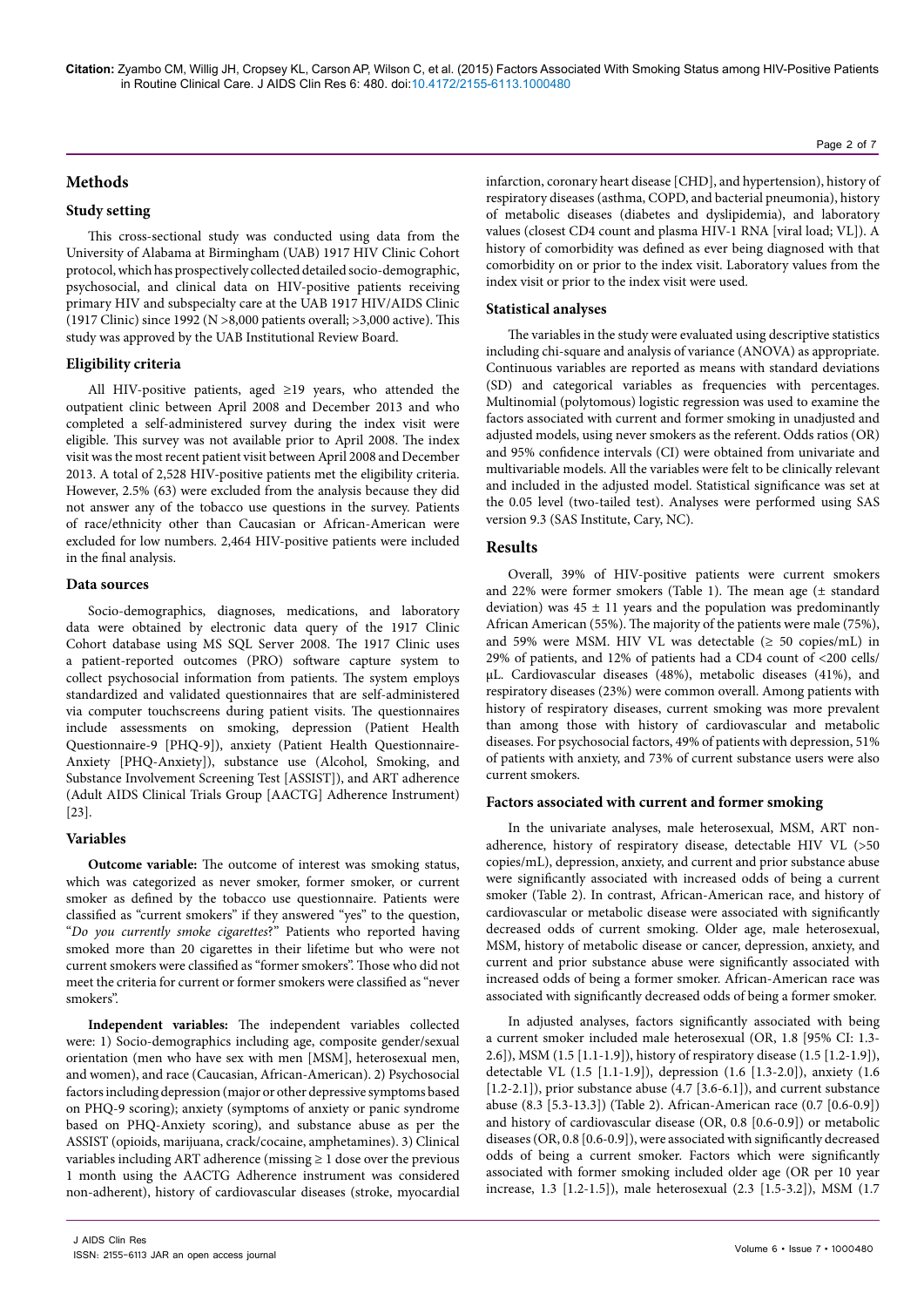## Page 3 of 7

|                                    | Overall            | Never smokers      | Former smokers     | Current smokers    |
|------------------------------------|--------------------|--------------------|--------------------|--------------------|
| Variables                          | $(N = 2,464)$      | $(n = 970)$        | $(n = 538)$        | $(n = 956)$        |
|                                    | n (%) <sup>a</sup> | n (%) <sup>b</sup> | n (%) <sup>b</sup> | n (%) <sup>b</sup> |
| Sociodemographic                   |                    |                    |                    |                    |
| Age (years), mean (SD)             | 45.4 (11.4)        | 44.5 (11.8)        | 48.2 (11.3)        | 44.6 (10.7)        |
| Gender/sexual orientation          |                    |                    |                    |                    |
| Women                              | 542 (22.0)         | 267 (49.3)         | 86 (15.9)          | 189 (34.8)         |
| Male heterosexual                  | 405 (16.4)         | 146 (36.0)         | 101 (24.9)         | 158 (39.0)         |
| <b>MSM</b>                         | 1447 (58.7)        | 542 (37.5)         | 332 (22.9)         | 573 (39.5)         |
| Race/ethnicity                     |                    |                    |                    |                    |
| Caucasian                          | 1,090(45.4)        | 328 (30.0)         | 295 (27.1)         | 467 (42.9)         |
| African American                   | 1,310 (54.6)       | 612 (46.7)         | 228 (17.4)         | 470 (35.9)         |
| <b>Clinical</b>                    |                    |                    |                    |                    |
| <b>ART Adherence</b>               |                    |                    |                    |                    |
| Non-adherent                       | 295 (12.0)         | 103 (34.9)         | 49 (16.6)          | 143 (48.5)         |
| Comorbidities <sup>c</sup>         |                    |                    |                    |                    |
| Cardiovascular                     | 1,182 (48.0)       | 499 (42.2)         | 292 (24.7)         | 391 (33.1)         |
| Respiratory                        | 555 (22.5)         | 198 (35.7)         | 114(20.5)          | 243 (43.8)         |
| Metabolic                          | 1,009 (40.9)       | 413 (40.9)         | 267 (26.5)         | 329 (32.6)         |
| Any cancers                        | 280 (11.4)         | 107 (38.2)         | 80 (28.6)          | 93 (33.2)          |
| Laboratory parameters <sup>d</sup> |                    |                    |                    |                    |
| Viral Load (copies/mL)             |                    |                    |                    |                    |
| Detectable $(≥ 50)$                | 702 (28.6)         | 242 (35.5)         | 131 (18.7)         | 329 (46.9)         |
| CD4 count (cells/uL)               |                    |                    |                    |                    |
| $200$                              | 297 (12.1)         | 120 (40.4)         | 54 (18.2)          | 123 (41.4)         |
| 200-350                            | 367 (15.0)         | 145 (39.5)         | 86 (23.4)          | 136 (37.1)         |
| >350                               | 1,789 (72.9)       | 701 (39.2)         | 396 (22.1)         | 692 (38.7)         |
| Psychosocial                       |                    |                    |                    |                    |
| Depression                         | 992 (40.8)         | 299 (30.1)         | 207 (20.8)         | 486 (48.9)         |
| Anxiety                            | 580 (24.0)         | 154 (26.6)         | 128 (22.1)         | 298 (51.4)         |
| Substance abuse <sup>®</sup>       |                    |                    |                    |                    |
| Never                              | 1,512(61.1)        | 804 (53.2)         | 294 (19.4)         | 414 (27.3)         |
| Prior                              | 733 (29.9)         | 134 (18.3)         | 212 (28.9)         | 387 (52.7)         |
| Current                            | 210(8.6)           | 27 (12.9)          | 30(14.3)           | 153 (72.9)         |

Abbreviations: ART- Antiretroviral Therapy; HIV- Human Immunodeficiency Virus; MSM- Men who have sex with men; SD- Standard Deviation; UAB- University of Alabama, Birmingham

Comorbidities: Cardiovascular (stroke, myocardial infarction, coronary artery disease, hypertension); Respiratory (asthma, chronic obstructive pulmonary disease, bacterial pneumonia); Metabolic (diabetes and dyslipidemia);

Missing data: Gender/sexual orientation, 2.8 %; adherence, 0.6%; Race, 2.6%; viral load, 0.4%; depression (PHQ-9), 1.3%; anxiety (PHQ-A), 1.7%; substance abuse (ASSIST), 1.7%

All the variables were significant at p value <0.05 level except for CD4 count

**a** Column percentages; **<sup>b</sup>** row percentages; **<sup>c</sup>** Yes to history of comorbidities; **<sup>d</sup>** Lab value closest on or prior to index visit; **<sup>e</sup>** Substance abuse includes (opioids, marijuana, crack/cocaine, amphetamines)

[1.2-2.4]), anxiety (1.5 [1.1-2.0]), prior substance abuse (3.2 [2.5-4.3]), and current substance abuse (2.6 [1.4-4.6]), whereas African-American race was associated with significantly decreased odds of former smoking (0.6 [0.5-0.8]).

# **Discussion**

In this population of HIV-positive patients receiving routine clinical care, 39% of patients reported being current smokers. This estimate is slightly lower than what has been reported in previous studies among HIV-positive persons (40-59%) [10-13], yet it remains notably higher than the smoking prevalence found in the general US population (20.6%) [10] and in Alabama (22%) [24]. Twenty-two percent of the HIV-positive patients in our study population were former smokers, and compared with current smokers, they were less likely to have depression or be current substance abusers. This suggests that there may be opportunities for combining smoking cessation programs with targeted interventions to address mental health and substance abuse issues among current smokers with HIV who have these comorbidities.

In the context of numerous studies that have demonstrated an association of mental illness with cigarette smoking among both the general population and HIV-infected patients [10, 25-27], it is not surprising that roughly half of our patients with depression and anxiety were current smokers. A potential reason for the high co-occurrence of current smoking with mental illness is that some patients may smoke to cope with psychological distress, including the stress of living with HIV [25,27].

Our study examined overall substance abuse, including crack/ cocaine, marijuana, amphetamine and opioids, and found that substance abuse was strongly associated with current and former smoking status, similar to findings reported in prior studies among both the general population and HIV-infected patients [10,28,29]. The association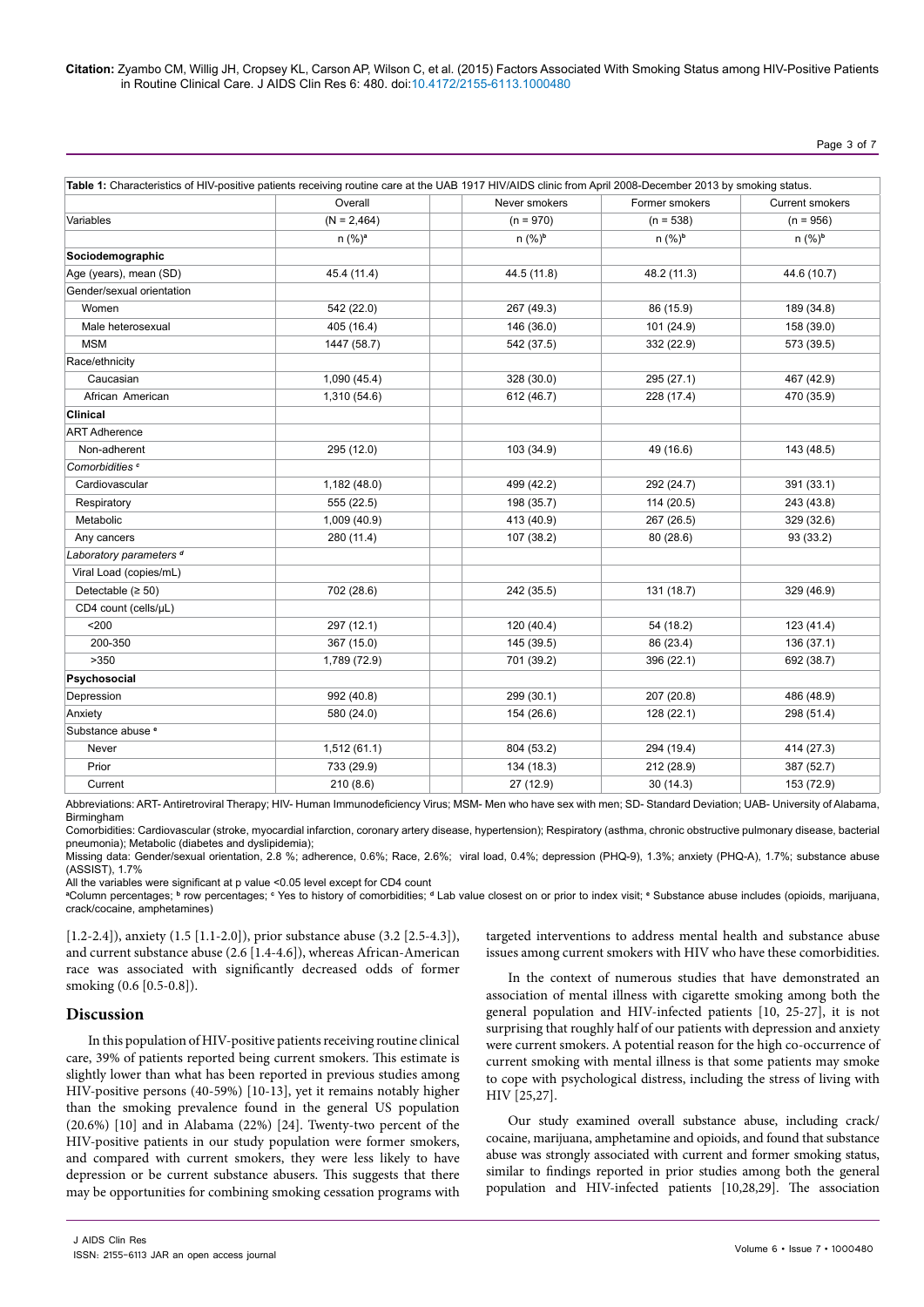Page 4 of 7

|                                    | 1917 HIV/AIDS clinic April 2008-December 2013 (N = 2,464). |                    |                        |                    |  |  |  |
|------------------------------------|------------------------------------------------------------|--------------------|------------------------|--------------------|--|--|--|
|                                    | Smoking status                                             |                    |                        |                    |  |  |  |
|                                    | Former smokers                                             |                    | <b>Current Smokers</b> |                    |  |  |  |
|                                    | Unadjusted                                                 | Adjusted           | Unadjusted             | Adjusted           |  |  |  |
|                                    | OR (95% Cls)                                               | OR (95% Cls)       | OR (95% Cls)           | OR (95% Cls)       |  |  |  |
| Sociodemographics                  |                                                            |                    |                        |                    |  |  |  |
| Age (per 10 years) <sup>a</sup>    | $1.3(1.2-1.5)$                                             | $1.3(1.2-1.5)$ **  | $1.0(0.9-1.1)$         | $1.0(0.9-1.2)$     |  |  |  |
| Gender/sexual orientation          |                                                            |                    |                        |                    |  |  |  |
| Women                              | 1.0                                                        | 1.0                | 1.0                    | 1.0                |  |  |  |
| Male heterosexual                  | $2.1(1.5-3.0)$                                             | $2.3$ (1.5-3.2)**  | $1.5(1.1-2.0)$         | $1.8(1.3-2.6)$ **  |  |  |  |
| <b>MSM</b>                         | $1.9(1.5-2.7)$                                             | $1.7(1.2-2.4)^{*}$ | $1.5(1.2-1.9)$         | $1.5(1.1-1.9)^{*}$ |  |  |  |
| Race/ethnicity                     |                                                            |                    |                        |                    |  |  |  |
| Caucasian                          | 1.0                                                        | 1.0                | 1.0                    | 1.0                |  |  |  |
| African American                   | $0.4(0.3-0.5)$                                             | $0.6(0.5-0.8)$ **  | $0.6(0.5-0.6)$         | $0.7(0.6-0.9)$ *   |  |  |  |
| <b>Clinical</b>                    |                                                            |                    |                        |                    |  |  |  |
| <b>ART Adherence</b>               |                                                            |                    |                        |                    |  |  |  |
| Adherent                           | 1.0                                                        | 1.0                | 1.0                    | 1.0                |  |  |  |
| Non-adherent                       | $0.8(0.5-1.2)$                                             | $0.9(0.6-1.5)$     | $1.5(1.1-1.9)$         | $1.1(0.7-1.6)$     |  |  |  |
| Comorbidities <sup>b</sup>         |                                                            |                    |                        |                    |  |  |  |
| Cardiovascular                     | $1.1(0.9-1.3)$                                             | $0.9(0.8-1.3)$     | $0.7(0.5-0.8)$         | $0.8(0.6-0.9)$ *   |  |  |  |
| Respiratory                        | $1.0(0.8-1.4)$                                             | $1.0(0.7-1.4)$     | $1.3(1.1-1.6)$         | $1.5(1.2-1.9)$ *   |  |  |  |
| Metabolic                          | $1.3(1.1-1.6)$                                             | $0.9(0.7-1.2)$     | $0.7(0.6-0.9)$         | $0.8(0.6-0.9)$ *   |  |  |  |
| Any cancer                         | $1.4(1.0-1.9)$                                             | $0.9(0.6-1.4)$     | $0.8(0.6-1.1)$         | $0.7(0.5-1.1)$     |  |  |  |
| Laboratory parameters <sup>c</sup> |                                                            |                    |                        |                    |  |  |  |
| Plasma HIV-1 (copies/mL)           |                                                            |                    |                        |                    |  |  |  |
| Undetectable (<50)                 | 1.0                                                        | 1.0                | 1.0                    | 1.0                |  |  |  |
| Detectable (≥50)                   | $0.9(0.7-1.2)$                                             | $1.2(0.8-1.6)$     | $1.6(1.3-1.9)$         | $1.5(1.1-1.9)^{*}$ |  |  |  |
| CD4 count (cells/µL)               |                                                            |                    |                        |                    |  |  |  |
| $200$                              | 1.0                                                        | 1.0                | 1.0                    | 1.0                |  |  |  |
| 200-350                            | $1.3(0.8-2.0)$                                             | $0.9(0.6-1.4)$     | $0.9(0.7-1.2)$         | $0.9(0.6-1.2)$     |  |  |  |
| >350                               | $1.2(0.8-1.7)$                                             | $0.7(0.5-1.2)$     | $1.0(0.7-1.3)$         | $0.8(0.5-1.2)$     |  |  |  |
| Psychosocial                       |                                                            |                    |                        |                    |  |  |  |
| Depression                         |                                                            |                    |                        |                    |  |  |  |
| Not depressed                      | 1.0                                                        | 1.0                | 1.0                    | 1.0                |  |  |  |
| Depressed                          | $1.4(1.1-1.7)$                                             | $1.2(0.9-1.5)$     | $2.3(1.9-2.8)$         | $1.6$ (1.3-2.0)**  |  |  |  |
| Anxiety                            |                                                            |                    |                        |                    |  |  |  |
| No anxiety                         | 1.0                                                        | 1.0                | 1.0                    | 1.0                |  |  |  |
| Anxiety                            | $1.7(1.3-2.2)$                                             | $1.5(1.1-2.0)$ *   | $2.4(1.9-2.9)$         | $1.6(1.2-2.1)^{*}$ |  |  |  |
| Substance use <sup>d</sup>         |                                                            |                    |                        |                    |  |  |  |
| Never                              | 1.0                                                        | 1.0                | 1.0                    | 1.0                |  |  |  |
| Prior                              | $4.3(3.3-5.6)$                                             | $3.2$ (2.5-4.3)**  | $5.6(4.5-7.1)$         | 4.7 $(3.6-6.1)$ ** |  |  |  |
| Current                            | $3.0(1.8-5.2)$                                             | $2.6(1.4-4.6)$ *   | 11.0 (7.2-16.8)        | $8.3(5.3-13.3)$ ** |  |  |  |
|                                    |                                                            |                    |                        |                    |  |  |  |
|                                    |                                                            |                    |                        |                    |  |  |  |

**Table 2:** Multinomial logistic regression model examining the factors associated with current and former smoking among HIV-positive patients receiving care at the UAB

Abbreviations: AIDS- Acquired Immunodeficiency Syndrome; ART- Antiretroviral Therapy; CI- Confidence Interval; HIV- Human Immunodeficiency Virus; MSM- Men who have sex with men; UAB- University of Alabama, Birmingham

All the variables were included in the adjusted model. Boldface indicates statistical significance: \*P<0.05 levels, \*\*P<0.001. Non-smokers were used as the reference group. All the variables were added in the adjusted model

**<sup>a</sup>** Odds ratio per 10-year increment; **<sup>b</sup>**comorbidities: Cardiovascular (stroke, myocardial infarction, cardiovascular disease, hypertension); Respiratory (asthma, chronic obstructive pulmonary disease, bacterial pneumonia); Metabolic (diabetes and dyslipidemia), patients without comorbidities were used as the reference group; **<sup>c</sup>** Lab value closest on or prior to index visit; **d** substance abuse (opioids, marijuana, crack/cocaine, amphetamine)

between current substance abuse and current smoking was especially strong. Similar social, genetic, and personality factors are associated with smoking and substance abuse [30-33]. In addition, there are similarities in the neurophysiology of addiction to nicotine and illicit drugs [34]. Smoking cessation interventions among both the general population and HIV-positive patients have traditionally addressed smoking independent of other comorbidities. However, given the correlations of mental illness and substance abuse with current smoking among HIV-positive patients observed in our study and others, an important approach toward smoking cessation in routine HIV care settings might be to address smoking cessation as part of the care offered for these comorbid conditions, as has been advocated by some for the general population [35]. Such approaches may be of particular importance among HIV-positive patients given that there is higher prevalence of mental illness and substance abuse in this population which likely contribute significantly to higher rates of smoking [10,27]. Of note, recent studies suggest readiness to quit among smokers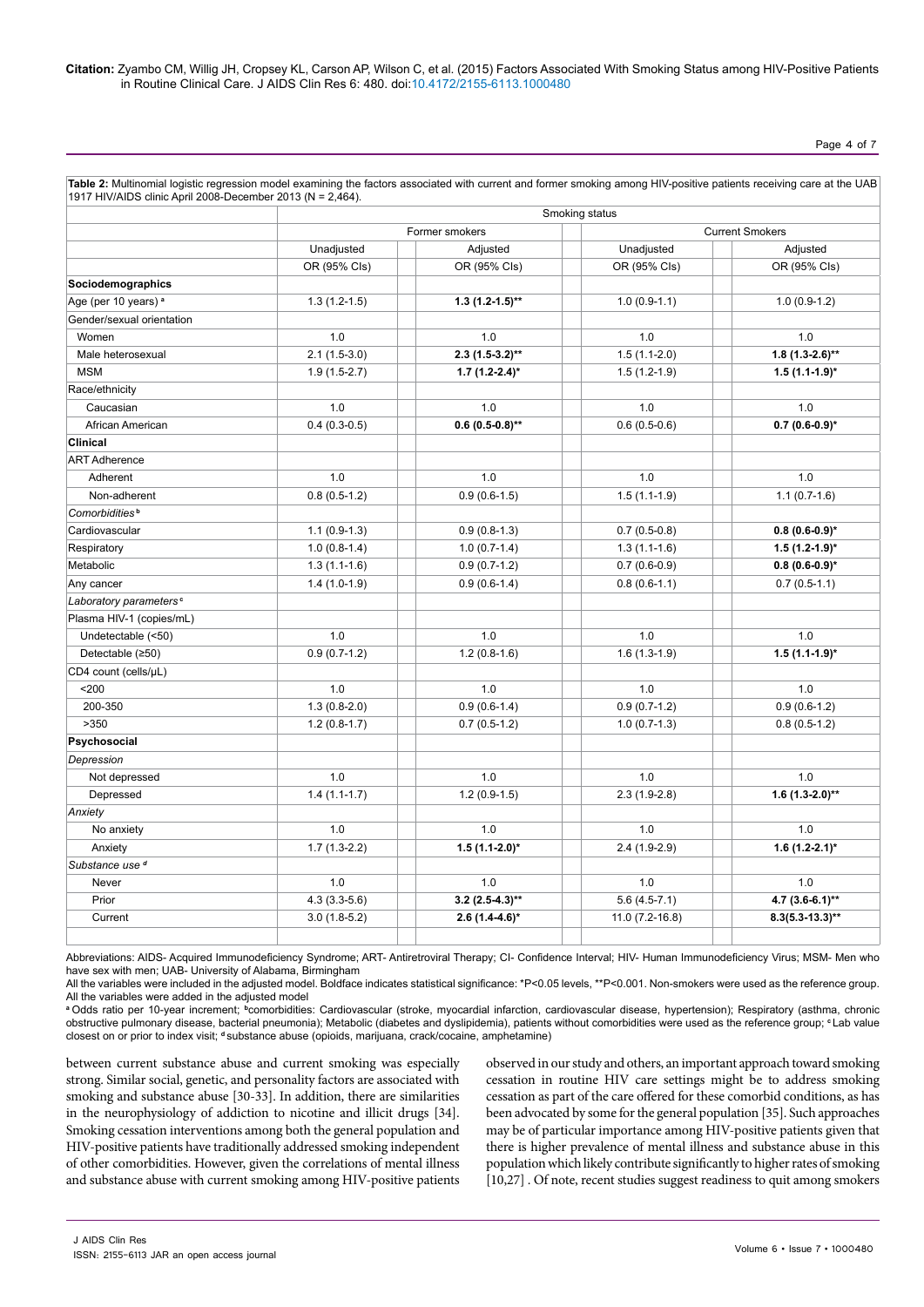### with depression and substance abuse does not differ significantly from smokers without these conditions and thus it is reasonable to pursue smoking cessation interventions among these patients [22,35].

After adjusting for socio-demographic, clinical, and psychosocial factors, our analyses showed that patients with detectable HIV VL (>50 copies/mL) were significantly more likely to be current smokers. This finding is similar to results from other studies that demonstrated that current smoking status was associated with failed virological suppression for patients on ART [36,37]. However, this association was not present among former smokers in our study. A potential explanation may be that current smokers are less likely to engage in selfcare behaviors such as ART adherence compared with former or never smokers. In our study, patients who were non-adherent to ART were more likely to be current than former or never smokers, however, in our multinomial logistic regression analyses, no significant association was found between ART adherence and smoking status. The proportion of patients non-adherent to ART in our study was low (12%), limiting our ability to make broad inferences about this segment of our population.

A history of respiratory diseases (asthma, COPD, and bacterial pneumonia) was significantly associated with increased odds of current smoking in our study. Studies have shown that respiratory diseases, such as COPD, are common among HIV-positive patients, occurring at higher rates than observed in uninfected persons, and may have a more accelerated course [18,38,39]. While smoking is a strong contributor to COPD among HIV-infected patients, an excess risk remains compared to uninfected persons even when adjusting for smoking [39,40]. Persons with HIV appear to be more susceptible to the damaging effects of smoking [18,41]. The pathophysiology is incompletely understood, however hypotheses have been advanced suggesting that tissue inflammatory processes, altered antioxidant-oxidant balance, and increased apoptosis of the lung epithelial and endothelial cells play a role [39]. Smokers with concomitant respiratory co-morbidities should be aggressively targeted in smoking cessation interventions in HIV care settings.

Smoking is a risk factor for cardiovascular diseases in both general and HIV-positive populations [11,14]. In our cohort, patients with a history of cardiovascular diseases (stroke, myocardial infarction, CHD, or hypertension) were significantly less likely to be current smokers. A similar lower odds of current smoking was observed in patients with metabolic diseases. One possible explanation is that patients diagnosed with these disorders may be more motivated to quit smoking or receive more smoking cessation counseling from HIV providers or other physicians [42,43]. If this is correct, it suggests increased focus on subpopulations at risk can lead to lower smoking rates in the HIV care setting.

Our study participants were predominantly African-American and male. Studies have demonstrated that African-Americans have about the same prevalence of smoking as Caucasians but seemingly more difficulty with quitting smoking. This may be due to socioeconomic disadvantages such as being less likely to receive smoking cessation counseling and treatment [44,45]. However, in our population, African Americans were less likely to be current or former smokers, even when adjusting for gender. This finding was unexpected and bears further study. Our participants were predominantly MSM. Prior studies have shown higher smoking rates among MSM than heterosexual men in the general population as well as among HIV-positive patients [9,46,47]. In contrast, in our study prevalence of current smoking was similar between MSM and heterosexual males.

One of the major strengths of this study is the large sample size. Our study involved HIV-positive patients from a routine clinical care setting. These patients tend to differ from those sampled in clinical trials and often represent a more diverse population due to the absence of enforcement of any enrollment criteria. Most prior studies evaluating patient characteristics related to smoking among HIV-positive patients have had small sample sizes or were clinical trials. An exception is a recent study by Mdodo et al. including a large population of HIVpositive patients participating in the nationally distributed Medical Monitoring Program [10]. Our findings on the association of depression and substance abuse with smoking among HIV-positive patients corroborate the findings of this study. We used patient-reported data in our analyses, which have been shown to be more accurate in many sensitive domains [48,49], but may be biased because of self-reporting. Although self-reporting often underestimates the prevalence of smoking [50], other studies have shown that computer-administered questionnaires have comparable validity with clinical interviews [51]. Finally, our analyses included medical comorbidities, which have been absent from most prior studies.

Our results should also be interpreted with regard to the limitations of our study. Because of the observational design, we only were able to identify the factors associated with smoking status and were unable to address causality. We were unable to assess changes in these factors over time. Despite adjusting for known confounders in the multivariable model, the potential for the residual confounders inherent in observational studies remains and might affect the interpretation of study outcomes. We analyzed data of patients who completed the PROs during the study period and lack information on the patients who did not take part. However, we have low concern that this has biased our results as >90% of our patients consent to the PROs. Although the tobacco use questionnaire contains questions regarding number of cigarettes smoked per day and years a patient has smoked, there was >60% missing data for these questions; thus we could not evaluate whether there was a dose-effect relationship between patient characteristics and pack-years of smoking. Some of our effect sizes are modest and thus may potentially be statistically significant without representing clinical significance. However we note that our findings on the associations of male gender, respiratory diseases, detectable HIV viral load, depression, anxiety, and substance abuse with smoking are consistent with prior studies among HIV-positive patients. Family history and heritability have been shown to play an important role in smoking, substance abuse, and mental illness, however we lacked data on family history [52-54]. However, we note our ability to control for a number of important sociodemographic, clinical, and behavioral factors available through our cohort database and PRO platform. Finally, one cross-sectional study from a single site has limited generalizability to other national or international settings.

# **Conclusion**

Based on our findings, smoking cessation programs in HIV clinic settings may achieve greater impact by integrating interventions to address illicit substance use and mental illness into their protocols given the high co-occurrence of these conditions. Given the impact of smoking on morbidity and mortality among HIV-positive patients, and its attenuating effects on the benefits afforded by ART, the development and implementation of effective smoking cessation programs is a high priority in this population.

#### Page 5 of 7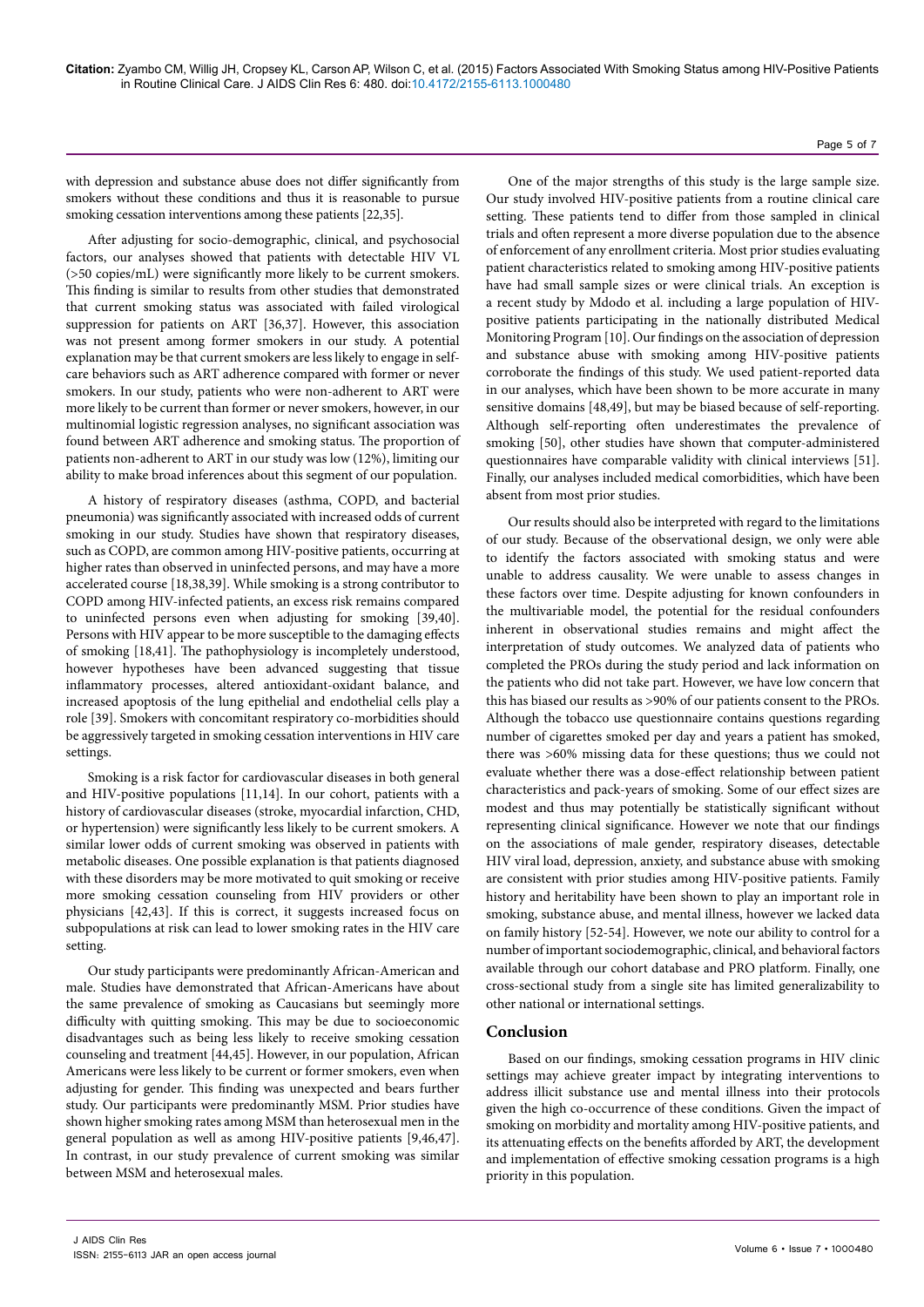Page 6 of 7

#### **Acknowledgements**

Special thanks to Suneetha Thogaripolly, Anuj Kapil, and Mohit Varshney for the data retrieval. We thank the UAB 1917 Clinic Cohort staff and management for their assistance with this project.

#### **Financial Support**

This work was supported by the UAB Center for AIDS Research-NIH (P30- AI27767) and CNICS-NIH (1R24AI067039-1)

#### **Potential Conflict of Interest**

Greer A. Burkholder has received research support from Bristol-Myers Squibb and is a consultant for Definicare, LLC and Amgen. James H. Willig has received research support from the Bristol-Myers Squibb, Pfizer, Tibotec Therapeutics, and Definicare, LLC, and has consulted for Bristol-Myers Squibb and Gilead Sciences. Andrew O. Westfall has consulted for Definicare, LLC.

#### **References**

- 1. [Lewden C, May T, Rosenthal E, Burty C, Bonnet F, et al. \(2008\) Changes](http://www.ncbi.nlm.nih.gov/pubmed/18645512) [in causes of death among adults infected by HIV between 2000 and 2005:](http://www.ncbi.nlm.nih.gov/pubmed/18645512) [The "Mortalité 2000 and 2005" surveys \(ANRS EN19 and Mortavic\). J Acquir](http://www.ncbi.nlm.nih.gov/pubmed/18645512) [Immune Defic Syndr 48: 590-598.](http://www.ncbi.nlm.nih.gov/pubmed/18645512)
- 2. [Sabin CA \(2013\) Do people with HIV infection have a normal life expectancy in](http://www.ncbi.nlm.nih.gov/pubmed/24283830) [the era of combination antiretroviral therapy? BMC Med 11: 251.](http://www.ncbi.nlm.nih.gov/pubmed/24283830)
- 3. [Antiretroviral Therapy Cohort Collaboration \(2008\) Life expectancy of](http://www.ncbi.nlm.nih.gov/pubmed/18657708) [individuals on combination antiretroviral therapy in high-income countries: A](http://www.ncbi.nlm.nih.gov/pubmed/18657708) [collaborative analysis of 14 cohort studies. Lancet 372: 293-299.](http://www.ncbi.nlm.nih.gov/pubmed/18657708)
- 4. [Go AS, Mozaffarian D, Roger VL, Benjamin EJ, Berry JD, et al. \(2014\) Heart](http://www.ncbi.nlm.nih.gov/pubmed/24352519) [disease and stroke statistics--2014 update: A report from the American Heart](http://www.ncbi.nlm.nih.gov/pubmed/24352519) [Association. Circulation 129: e28-e292.](http://www.ncbi.nlm.nih.gov/pubmed/24352519)
- 5. USDoHaH, Department of Health and Human Services (2014) The Health Consequences of Smoking—50 Years of Progress: A Report of the Surgeon General. Atlanta: U.S. Department of Health and Human Services, Centers for Disease Control and Prevention, National Center for Chronic Disease Prevention and Health Promotion, Office on Smoking and Health.
- 6. CDC: Centers for Disease Control and Prevention. Health, United States. Hyattsville (MD): Centers for Disease Control and Prevention, National Center for Health Statistics. [Accessed 2014 December 17]. 2014.
- 7. [Centers for Disease Control and Prevention \(CDC\) \(2008\) Smoking-attributable](http://www.ncbi.nlm.nih.gov/pubmed/19008791) [mortality, years of potential life lost, and productivity losses--United States,](http://www.ncbi.nlm.nih.gov/pubmed/19008791) [2000-2004. MMWR Morb Mortal Wkly Rep 57: 1226-1228.](http://www.ncbi.nlm.nih.gov/pubmed/19008791)
- 8. [CDC, US Department of Health and Human Services \(2014\) The health](http://www.surgeongeneral.gov/library/reports/50-years-of-progress/full-report.pdf) [consequences of smoking—50 years of progress: a report of the Surgeon](http://www.surgeongeneral.gov/library/reports/50-years-of-progress/full-report.pdf) [General. Atlanta, GA](http://www.surgeongeneral.gov/library/reports/50-years-of-progress/full-report.pdf).
- 9. [Jamal A, Agaku IT, O'Connor E, King BA, Kenemer JB, et al. \(2014\) Current](http://www.ncbi.nlm.nih.gov/pubmed/25426653) [cigarette smoking among adults--United States, 2005-2013. MMWR Morb](http://www.ncbi.nlm.nih.gov/pubmed/25426653) [Mortal Wkly Rep 63: 1108-1112.](http://www.ncbi.nlm.nih.gov/pubmed/25426653)
- 10. [Mdodo R, Frazier EL, Dube SR, Mattson CL, Sutton MY, et al. \(2015\) Cigarette](http://www.ncbi.nlm.nih.gov/pubmed/25732274) [smoking prevalence among adults with HIV compared with the general adult](http://www.ncbi.nlm.nih.gov/pubmed/25732274) [population in the United States: cross-sectional surveys. Ann Intern Med 162:](http://www.ncbi.nlm.nih.gov/pubmed/25732274) [335-344.](http://www.ncbi.nlm.nih.gov/pubmed/25732274)
- 11. [Lifson AR, Neuhaus J, Arribas JR, van den Berg-Wolf M, Labriola AM, et al.](http://www.ncbi.nlm.nih.gov/pubmed/20724677) [\(2010\) Smoking-related health risks among persons with HIV in the Strategies](http://www.ncbi.nlm.nih.gov/pubmed/20724677) [for Management of Antiretroviral Therapy clinical trial. Am J Public Health 100:](http://www.ncbi.nlm.nih.gov/pubmed/20724677) [1896-1903.](http://www.ncbi.nlm.nih.gov/pubmed/20724677)
- 12. [Mamary EM, Bahrs D, Martinez S \(2002\) Cigarette smoking and the desire](http://www.ncbi.nlm.nih.gov/pubmed/11839217) [to quit among individuals living with HIV. AIDS Patient Care STDS 16: 39-42.](http://www.ncbi.nlm.nih.gov/pubmed/11839217)
- 13. [Tesoriero JM, Gieryic SM, Carrascal A, Lavigne HE \(2010\) Smoking among HIV](http://www.ncbi.nlm.nih.gov/pubmed/18777131) [positive New Yorkers: prevalence, frequency, and opportunities for cessation.](http://www.ncbi.nlm.nih.gov/pubmed/18777131) [AIDS Behav 14: 824-835.](http://www.ncbi.nlm.nih.gov/pubmed/18777131)
- 14. [Cockerham L, Scherzer R, Zolopa A, Rimland D, Lewis CE, et al. \(2010\)](http://www.ncbi.nlm.nih.gov/pubmed/19738484) [Association of HIV infection, demographic and cardiovascular risk factors with](http://www.ncbi.nlm.nih.gov/pubmed/19738484) [all-cause mortality in the recent HAART era. J Acquir Immune Defic Syndr 53:](http://www.ncbi.nlm.nih.gov/pubmed/19738484) [102-106.](http://www.ncbi.nlm.nih.gov/pubmed/19738484)
- 15. Crothers K, Goulet JL, Rodriguez-Barradas MC, Gibert CL, Oursler KA, et al. (2009) Impact of cigarette smoking on mortality in HIV-positive and HIVnegative veterans. AIDS Educ Prev 21: 40-53.
- 16. Crothers K, Griffith TA, McGinnis KA, Rodriguez-Barradas MC, Leaf DA, et al. (2005) The impact of cigarette smoking on mortality, quality of life, and comorbid illness among HIV-positive veterans. J Gen Intern Med 20: 1142-1145.
- 17. [Calvo-Sánchez M, Perelló R, Pérez I, Mateo MG, Junyent M, et al. \(2013\)](http://www.ncbi.nlm.nih.gov/pubmed/23088307)  [Differences between HIV-infected and uninfected adults in the contributions of](http://www.ncbi.nlm.nih.gov/pubmed/23088307)  [smoking, diabetes and hypertension to acute coronary syndrome: Two parallel](http://www.ncbi.nlm.nih.gov/pubmed/23088307)  [case-control studies. HIV Med 14: 40-48.](http://www.ncbi.nlm.nih.gov/pubmed/23088307)
- 18. [Crothers K, Butt AA, Gibert CL, Rodriguez-Barradas MC, Crystal S, et al. \(2006\)](http://www.ncbi.nlm.nih.gov/pubmed/17099007)  [Increased COPD among HIV-positive compared to HIV - negative veterans.](http://www.ncbi.nlm.nih.gov/pubmed/17099007)  [Chest 130: 1326-1333.](http://www.ncbi.nlm.nih.gov/pubmed/17099007)
- 19. [Sigel K, Wisnivesky J, Gordon K, Dubrow R, Justice A, et al. \(2012\) HIV as an](http://www.ncbi.nlm.nih.gov/pubmed/22382152)  [independent risk factor for incident lung cancer. AIDS 26: 1017-1025.](http://www.ncbi.nlm.nih.gov/pubmed/22382152)
- 20. [Fuster M, Estrada V, Fernandez-Pinilla MC, Fuentes-Ferrer ME, Tellez MJ, et](http://www.ncbi.nlm.nih.gov/pubmed/19659946)  [al. \(2009\) Smoking cessation in HIV patients: rate of success and associated](http://www.ncbi.nlm.nih.gov/pubmed/19659946)  [factors. HIV Med 10: 614-619.](http://www.ncbi.nlm.nih.gov/pubmed/19659946)
- 21. [Burkhalter JE, Springer CM, Chhabra R, Ostroff JS, Rapkin BD \(2005\) Tobacco](http://www.ncbi.nlm.nih.gov/pubmed/16085522)  [use and readiness to quit smoking in low-income HIV-infected persons. Nicotine](http://www.ncbi.nlm.nih.gov/pubmed/16085522)  [Tob Res 7: 511-522.](http://www.ncbi.nlm.nih.gov/pubmed/16085522)
- 22. [Shirley DK, Kesari RK, Glesby MJ \(2013\) Factors associated with smoking in](http://www.ncbi.nlm.nih.gov/pubmed/24138488)  [HIV-infected patients and potential barriers to cessation. AIDS Patient Care](http://www.ncbi.nlm.nih.gov/pubmed/24138488)  [STDS 27: 604-612.](http://www.ncbi.nlm.nih.gov/pubmed/24138488)
- 23. [Kozak MS, Mugavero MJ, Ye J, Aban I, Lawrence ST, et al. \(2012\) Patient](http://www.ncbi.nlm.nih.gov/pubmed/22042879)  [reported outcomes in routine care: Advancing data capture for HIV cohort](http://www.ncbi.nlm.nih.gov/pubmed/22042879)  [research. Clin Infect Dis 54: 141-147.](http://www.ncbi.nlm.nih.gov/pubmed/22042879)
- 24. [http://www.cdc.gov/tobacco/data\\_statistics/state\\_data/state\\_highlights/2010/](http://www.cdc.gov/tobacco/data_statistics/state_data/state_highlights/2010/states/alabama/index.htm) [states/alabama/index.htm](http://www.cdc.gov/tobacco/data_statistics/state_data/state_highlights/2010/states/alabama/index.htm)l
- 25. [Reynolds NR \(2009\) Cigarette smoking and HIV: more evidence for action.](http://www.ncbi.nlm.nih.gov/pubmed/19537958)  [AIDS Educ Prev 21: 106-121.](http://www.ncbi.nlm.nih.gov/pubmed/19537958)
- 26. [Humfleet GL, Delucchi K, Kelley K, Hall SM, Dilley J, et al. \(2009\) Characteristics](http://www.ncbi.nlm.nih.gov/pubmed/19537954)  [of HIV-positive cigarette smokers: A sample of smokers facing multiple](http://www.ncbi.nlm.nih.gov/pubmed/19537954)  [challenges. AIDS Educ Prev 21: 54-64.](http://www.ncbi.nlm.nih.gov/pubmed/19537954)
- 27. [Lawrence D, Mitrou F, Zubrick SR \(2009\) Smoking and mental illness: results](http://www.ncbi.nlm.nih.gov/pubmed/19664203)  [from population surveys in Australia and the United States. BMC Public Health](http://www.ncbi.nlm.nih.gov/pubmed/19664203)  [9: 285.](http://www.ncbi.nlm.nih.gov/pubmed/19664203)
- 28. [Webb MS, Vanable PA, Carey MP, Blair DC \(2007\) Cigarette smoking among](http://www.ncbi.nlm.nih.gov/pubmed/17570050)  [HIV+ men and women: Examining health, substance use, and psychosocial](http://www.ncbi.nlm.nih.gov/pubmed/17570050)  [correlates across the smoking spectrum. J Behav Med 30: 371-383.](http://www.ncbi.nlm.nih.gov/pubmed/17570050)
- 29. [Bing EG, Burnam MA, Longshore D, Fleishman JA, Sherbourne CD, et al.](http://www.ncbi.nlm.nih.gov/pubmed/11483137)  [\(2001\) Psychiatric disorders and drug use among human immunodeficiency](http://www.ncbi.nlm.nih.gov/pubmed/11483137)  [virus-infected adults in the United States. Arch Gen Psychiatry 58: 721-728.](http://www.ncbi.nlm.nih.gov/pubmed/11483137)
- 30. [Galea S, Nandi A, Vlahov D \(2004\) The social epidemiology of substance use.](http://www.ncbi.nlm.nih.gov/pubmed/15234946)  [Epidemiol Rev 26: 36-52.](http://www.ncbi.nlm.nih.gov/pubmed/15234946)
- 31. [Ho MK, Goldman D, Heinz A, Kaprio J, Kreek MJ, et al. \(2010\) Breaking barriers](http://www.ncbi.nlm.nih.gov/pubmed/20981002)  [in the genomics and pharmacogenetics of drug addiction. Clin Pharmacol Ther](http://www.ncbi.nlm.nih.gov/pubmed/20981002)  [88: 779-791.](http://www.ncbi.nlm.nih.gov/pubmed/20981002)
- 32. [Zuckerman M, Kuhlman DM \(2000\) Personality and risk-taking: Common](http://www.ncbi.nlm.nih.gov/pubmed/11130742)  [biosocial factors. J Pers 68: 999-1029.](http://www.ncbi.nlm.nih.gov/pubmed/11130742)
- 33. [Vollrath ME, Torgersen S \(2008\) Personality types and risky health behaviors in](http://www.ncbi.nlm.nih.gov/pubmed/18419592)  [Norwegian students. Scand J Psychol 49: 287-292.](http://www.ncbi.nlm.nih.gov/pubmed/18419592)
- 34. [Dani JA, Jenson D, Broussard JI, De Biasi M \(2011\) Neurophysiology of](http://www.ncbi.nlm.nih.gov/pubmed/22454789)  [Nicotine Addiction. J Addict Res Ther S1.](http://www.ncbi.nlm.nih.gov/pubmed/22454789)
- 35. [Hall SM, Prochaska JJ \(2009\) Treatment of smokers with co-occurring](http://www.ncbi.nlm.nih.gov/pubmed/19327035)  [disorders: Emphasis on integration in mental health and addiction treatment](http://www.ncbi.nlm.nih.gov/pubmed/19327035)  [settings. Annu Rev Clin Psychol 5: 409-431.](http://www.ncbi.nlm.nih.gov/pubmed/19327035)
- 36. [Feldman JG, Minkoff H, Schneider MF, Gange SJ, Cohen M, et al. \(2006\)](http://www.ncbi.nlm.nih.gov/pubmed/16670229)  [Association of cigarette smoking with HIV prognosis among women in the](http://www.ncbi.nlm.nih.gov/pubmed/16670229)  [HAART era: A report from the women's interagency HIV study. Am J Public](http://www.ncbi.nlm.nih.gov/pubmed/16670229)  [Health 96: 1060-1065.](http://www.ncbi.nlm.nih.gov/pubmed/16670229)
- 37. [Mugavero MJ, Lin HY, Willig JH, Westfall AO, Ulett KB, et al. \(2009\) Missed](http://www.ncbi.nlm.nih.gov/pubmed/19072715)  [visits and mortality among patients establishing initial outpatient HIV treatment.](http://www.ncbi.nlm.nih.gov/pubmed/19072715)  [Clin Infect Dis 48: 248-256.](http://www.ncbi.nlm.nih.gov/pubmed/19072715)
- 38. [van Zyl-Smit RN, Brunet L, Pai M, Yew WW \(2010\) The convergence of the](http://www.ncbi.nlm.nih.gov/pubmed/20674799)  [global smoking, COPD, tuberculosis, HIV, and respiratory infection epidemics.](http://www.ncbi.nlm.nih.gov/pubmed/20674799)  [Infect Dis Clin North Am 24: 693-703.](http://www.ncbi.nlm.nih.gov/pubmed/20674799)